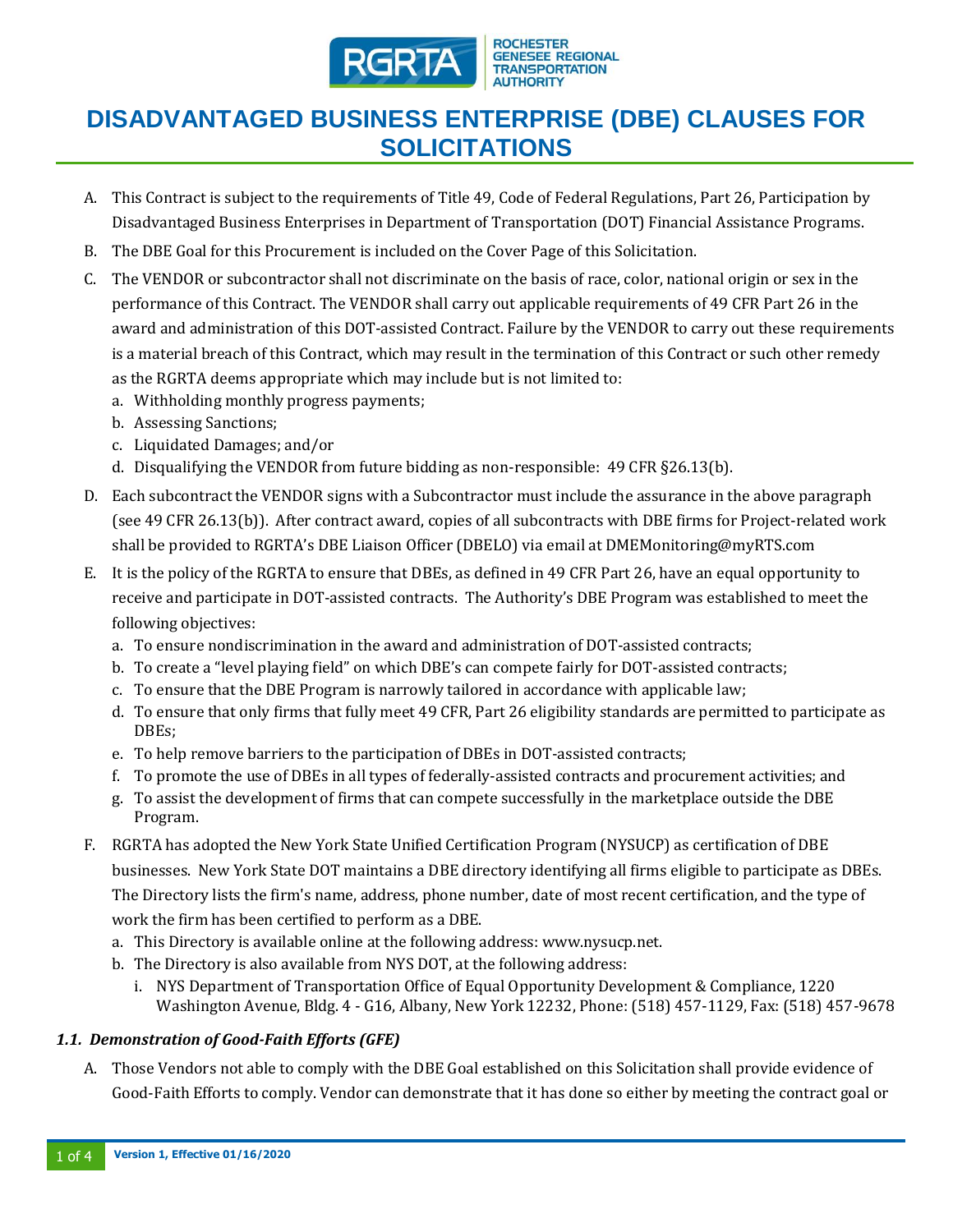

# **DISADVANTAGED BUSINESS ENTERPRISE (DBE) CLAUSES FOR SOLICITATIONS**

by documenting good-faith efforts. Forms showing documentation of Good-Faith Efforts and instructions for GFE compliance are provided in the Solicitation.

- B. The RGRTA DBELO is responsible for determining whether a Vendor who has not met the DBE goal has documented sufficient good-faith efforts to be regarded as responsive.
- C. The RGRTA DBELO will check the bidder's documentation and ensure that all information is complete, accurate, and adequately documents the Vendor's good-faith efforts before the Authority commits to the execution of the contract with the Vendor.Administrative Reconsideration
	- a. Within seven (7) days of being informed by RGRTA that it is not responsive because it has not documented sufficient good-faith efforts, a bidder/offeror may request Administrative Reconsideration.
	- b. RGRTA has designated the following individual as the RGRTA Reconsideration Official:

Chief Financial Officer Rochester Genesee Regional Transportation Authority 1372 East Main Street Rochester, New York 14609 (585) 654-0230

- c. In this capacity, the CFO is responsible for implementing Administrative Reconsideration activities for RGRTA. The CFO's duties are as follows:
	- i. Receive and review written documentation or argument concerning the issue of whether a bidder requesting Administrative Reconsideration has met the contract goal or made good-faith efforts to do so.
	- ii. Hold in-person meetings with vendors requesting Administrative Reconsideration. Allow vendor to discuss the issue of whether it met the contract goal or made good-faith efforts to do so.
	- iii. Provide vendors with a written decision on the reconsideration issue, explaining the basis for the finding that the vendor did/did not meet the goal or make adequate good-faith efforts to do so.
	- iv. Bidder/offerors should address all requests for Administrative Reconsideration in writing to the Reconsideration Official at the above address.
	- v. The Reconsideration Official will not have played any role in the original determination that the bidder/offeror did not document sufficient good-faith efforts.
	- vi. As part of this reconsideration, the bidder/offeror will have the opportunity to provide written documentation or argument concerning the issue of whether it met the goal or made adequate good-faith efforts to do so. The bidder/offeror will have the opportunity to meet in person with the RGRTA Reconsideration Official to discuss the issue of whether it met the goal or made adequate good-faith efforts to do. The result of the reconsideration process cannot be administratively appealed to the Department of Transportation.

#### *1.2. Good-Faith Efforts Following the Termination/Replacement of a DBE on a Contract Having a DBE Goal*

- A. RGRTA requires that prime VENDORS not terminate a DBE subcontractor on a contract with a DBE contract goal without RGRTA's prior written consent. Prior notice shall only be provided when there is "good cause" for termination of the DBE firm as established by section 26.53 (f) (3) of the DBE regulation.
- B. Before transmitting to RGRTA its request to terminate, the prime VENDOR must give notice in writing to the DBE of its intent to do so. A copy of this notice must be submitted to RGRTA prior to consideration of the request to terminate. The DBE will have five (5) days to respond and advise RGRTA why it objects to the proposed termination (note: the five-day period may be reduced if the matter is one of public necessity; e.g. safety).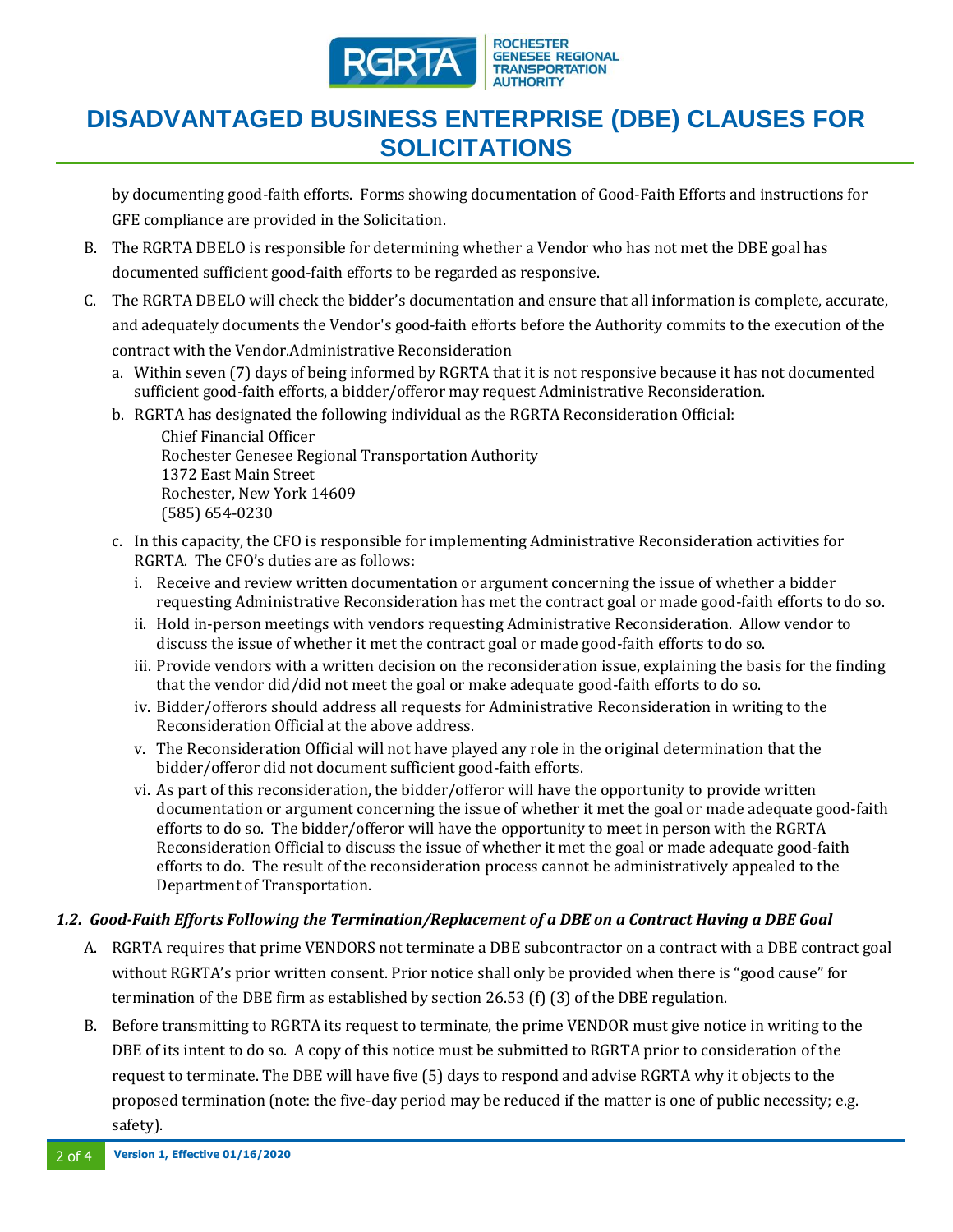

# **DISADVANTAGED BUSINESS ENTERPRISE (DBE) CLAUSES FOR SOLICITATIONS**

- C. In those instances where "good cause" exists to terminate a DBE's contract, the Authority will require a VENDOR to make good-faith efforts to replace a DBE that is terminated or has otherwise failed to complete its work on a contract with another certified DBE, to the extent needed to meet the contract goal. The Authority will also require the prime VENDOR to notify the DBE Liaison Officer immediately of the DBE's inability or unwillingness to perform and provide reasonable documentation.
- D. In this situation, the Authority will require the prime VENDOR to obtain prior approval from RGRTA of the substitute DBE, and to provide copies of new or amended subcontracts, or documentation of good-faith efforts. If the VENDOR fails or refuses to comply in the time specified, the RGRTA may issue an order stopping all or part of payment/work until satisfactory action has been taken. If the VENDOR still fails to comply, the contracting officer may issue a termination for default proceeding.
- E. A prime VENDOR may not terminate a DBE subcontractor for convenience and then perform the work of the terminated subcontractor with its own forces or those of an affiliate, without RGRTA's prior written consent. In accordance with the requirements of Section 26.53 of the Federal Regulations, the RGRTA will require goodfaith efforts of the prime VENDOR to find another DBE subcontractor to substitute for the original DBE.
- F. A termination, or any other amendment to the Utilization Plan submitted by the VENDOR, must be approved by RGRTA's DBE Liaison Officer, including, without limitation, changes in the use of DBE firms or substitutions of DBE firms.

#### *1.3. Prompt Payment*

- A. A prime VENDOR shall pay subcontractor for satisfactory performance of their contracts no later than 30 days from receipt of each payment RGRTA makes to the prime VENDOR in accordance with 49 CFR §26.29(a). Further, subcontractor shall pay their subcontractor for satisfactory performance of their contracts no later than 30 days from receipt of each payment the prime VENDOR makes to the subcontractor.
- B. The prime VENDOR further agrees to return retainage payments to each subcontractor within 30 calendar days after the subcontractor's work is satisfactorily completed. Subcontractors shall pay their subcontractors any held retainage within 30 calendar days after the subcontractor's work is satisfactorily completed.
- C. Any delay or postponement of payment from the aforementioned timeframes may occur only for good cause following written approval of RGRTA.

#### *1.4. Reporting Requirements*

A. As part of Regulatory Compliance, RGRTA is required to monitor VENDOR and subcontractor payments, employment of staff performing work on the contract, and ownership / leaseholder of equipment used in the performance of this contract. VENDOR and its subcontractors will be required to provide such documentation as RGRTA requires in order to comply with these requirements. Documentation may include, but is not limited to: copies of invoices, payment devices such as cancelled checks or wire transfers, certified payrolls, and equipment ownership documents or lease agreements. RGRTA may require that documentation be provided directly to its staff or to its DBE Monitoring Firm designee. Failure to provide RGRTA with such records shall constitute a breach of VENDOR'S obligations and RGRTA shall have the right, at its discretion, to order the work